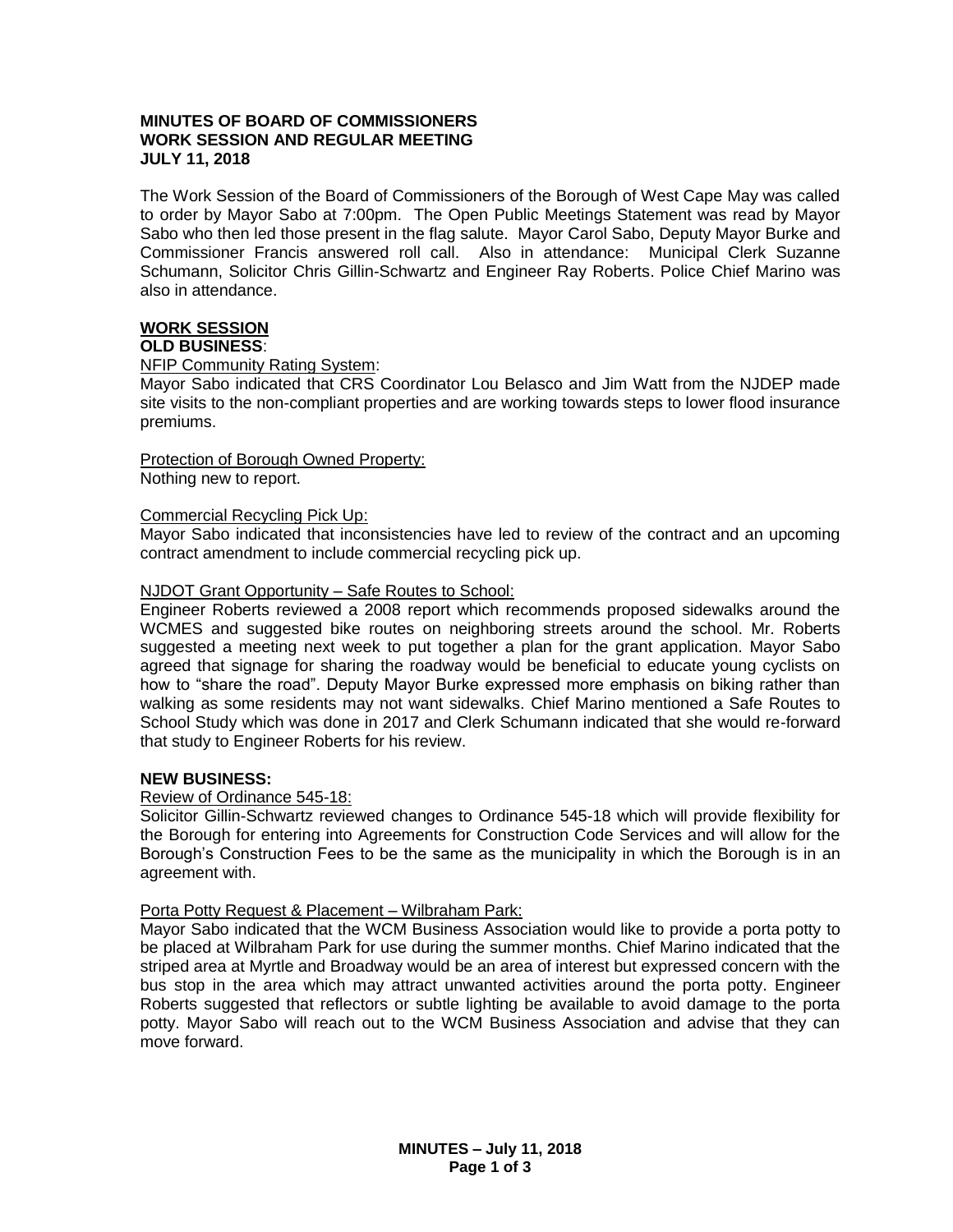# Request for 4-Way Stop – Leaming Avenue and Park Boulevard:

Engineer Roberts believes that the lack of sidewalks on Leaming Avenue between Broadway and Park Boulevard is an issue that should be addressed as funding is available. Mr. Roberts further indicated that warrants/volumes would have to be met and a formal traffic study would have to be done to implement a 4-way stop. Chief Marino indicated that a new 4-way stop at this intersection could cause accidents as it will be a learning curve to drivers who frequent this intersection. Chief Marino also suggested installing a blinking stop sign. Solicitor Gillin-Schwartz indicated that the Borough's Ordinance would have to be amended and the Commissioner of Transportation of the State of New Jersey would have to approve the new intersection design. Engineer Roberts indicated that the Borough can implement the new design and send to the Commissioner of Transportation afterwards for review. Commissioner Francis indicated that the new portable speed sign may be able to provide data for this intersection.

# New Jersey's Comprehensive Bag Policy:

Mayor Sabo provided a copy of the proposed Resolution in support of New Jersey's Comprehensive Bag Policy and asked for input from Solicitor Gillin-Schwartz. Solicitor Gillin-Schwartz indicated that this started in Long Port where they charge an additional 10 cents for plastic bags, which is kept by the store and not given to the municipality. The proposed Resolution does not require the municipality to begin charging any fees, but would simply support the Governor's proposed policy. Commissioner Francis indicated that the Environmental Commission would be in support of this resolution. Clerk Schumann indicated that this Resolution will be on the July  $25<sup>th</sup>$  agenda for approval.

# **PUBLIC PORTION:**

There was no public comment.

# **REGULAR MEETING**

**CONSENT AGENDA**: On motion of Deputy Mayor Burke, seconded by Commissioner Francis, the following Consent Agenda was unanimously approved on roll call vote.

Minutes:

June 27, 2018 – Work Session and Regular Meeting June 27, 2018 – Closed Session

Ordinances for Introduction and Publication:

- 544-18 Amending Section 27 of the Borough Code Regarding Exceptions to Bulk Regulations (Amended & Reintroduced)
- 545-18 Amending Section 2 of the Code to Include the Provision of Fees for Uniform Construction Code Services

Resolutions:

- 126-18 Water Adjustment for Catastrophic Leak 405 Second Avenue
- 127-18 Accepting the Corrective Action Plan
- 128-18 Authorizing the Receipt of Bids for Plenary Retail Consumption License for the Sale of Alcoholic Beverages
- 129-18 Authorizing Professional Services Agreement with Remington Vernick Engineers for FY2018 NJDOT Safe Routes to School Program Grant Application
- 130-18 Bill Payment